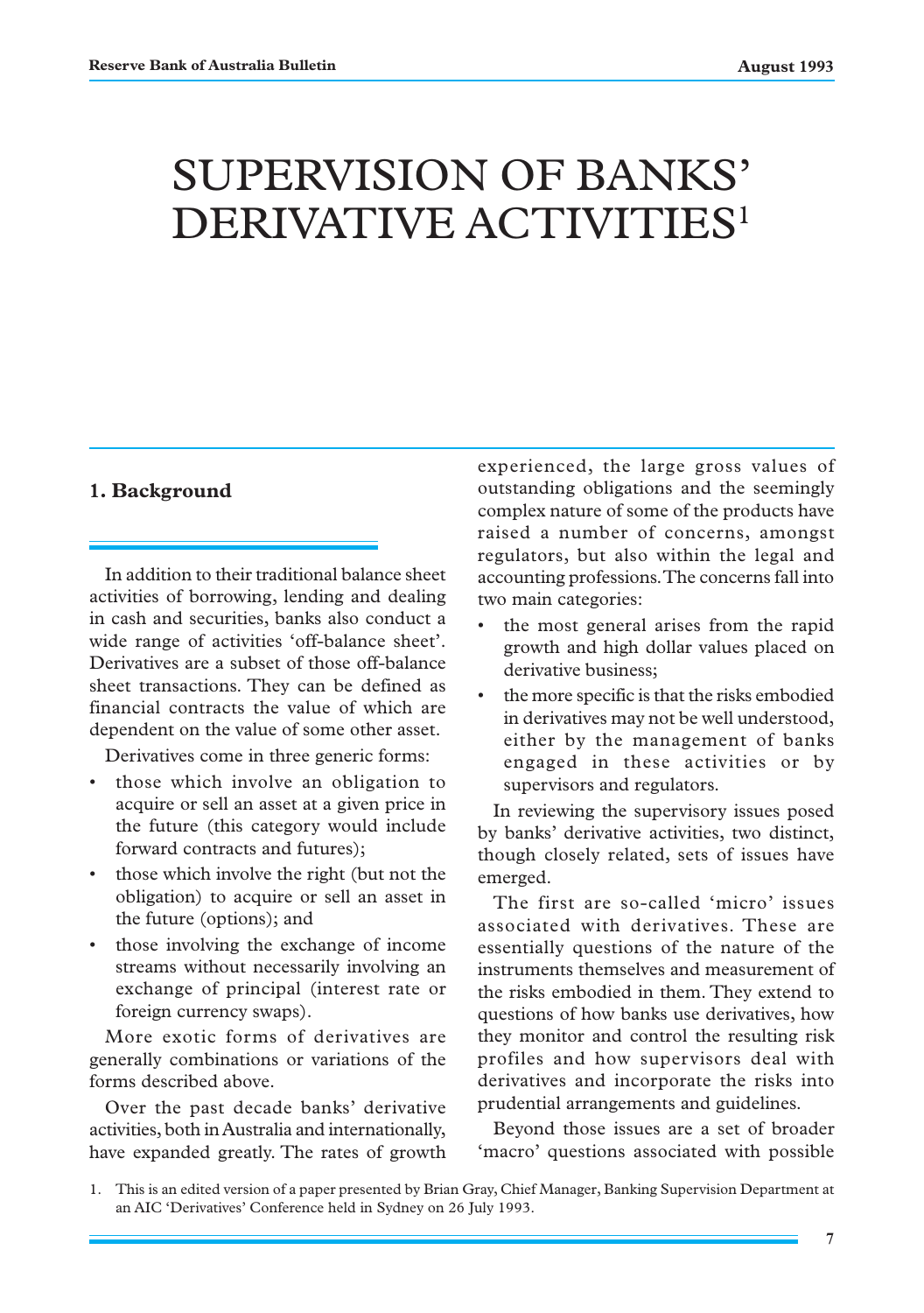#### *Supervision of Banks' Derivative Activities* **August 1993**

systemic effects arising from the growth in derivatives. Here the debate is not so much one of whether derivatives are risky in their own right, but whether a financial system in which derivative growth has been rapid, and where derivative obligations are large, is more susceptible to instability. It raises the question of whether problems emerging within some financial institution (whether related in the first instance to derivative activities or not) might spread more widely, and have more profound 'domino' effects, in a system where derivative activity is large and growing.

Recent debate on these issues has been prompted by concerns expressed early in 1992 by Gerald Corrigan, (the then President of the Federal Reserve Bank of New York and Chairman of the Basle Committee on Banking Supervision) on trends in derivative markets. Since then, some studies have been released which have stimulated further discussion. These include the Promisel Report issued in October 1992 by the Bank for International Settlements<sup>2</sup>, a Bank of England survey and study on derivatives released in April 1993<sup>3</sup>, and a major study by the Group of Thirty released in July 1993.4

It is against this background that this paper looks at the derivative activities of Australian banks and the supervisory treatment accorded them by the Reserve Bank.

# **2. Derivative Activities of Australian Banks**

Banks' derivative obligations are large in gross terms and have grown rapidly in recent years. As at March 1993, Australian banks' aggregate derivative obligations were just below \$2 000 billion. To put that figure into perspective, it equates to about 5 times banks' Australian dollar assets. Despite a decline in activity over the past year, growth over a longer period has been rapid – around 20 per cent on average over the past 3 years.<sup>5</sup> Graph 1 illustrates both the level and growth rates of banks' derivative activities.



**Graph 1**

Graph 2 shows that of the total:

- forward foreign exchange contracts represent the largest proportion of banks' derivative activities. As at the March quarter 1993, they amount to \$657 billion (around 35 per cent of the total);
- interest rate swaps come next with outstanding obligations of \$493 billion (around 26 per cent of the total);
- forward rate agreements come to \$304 billion (about 16 per cent of the total);
- the remainder, approximately \$438 billion or 23 per cent of the total, is a mixture of interest rate futures, currency swaps, interest rate options and other transactions.

These figures, and the implications that can be drawn from them, need to be analysed cautiously.

- 3. 'Derivatives: Report of an Internal Working Group', Bank of England, April 1993.
- 4. 'Derivatives: Practices and Principles', Global Group, Group of Thirty, Washington DC, July 1993.
- 5. Banks' off-balance sheet data disaggregated between derivatives and other instruments is only available for the past three years. Over the past seven years total off-balance sheet exposures have grown at an average rate of 33 per cent. Most of this growth is attributable to growth in derivatives products.

<sup>2. &#</sup>x27;Recent Developments in International Interbank Relations', Report prepared by a Working Group established by the Central Banks of the Group of Ten countries, Basle, October 1992.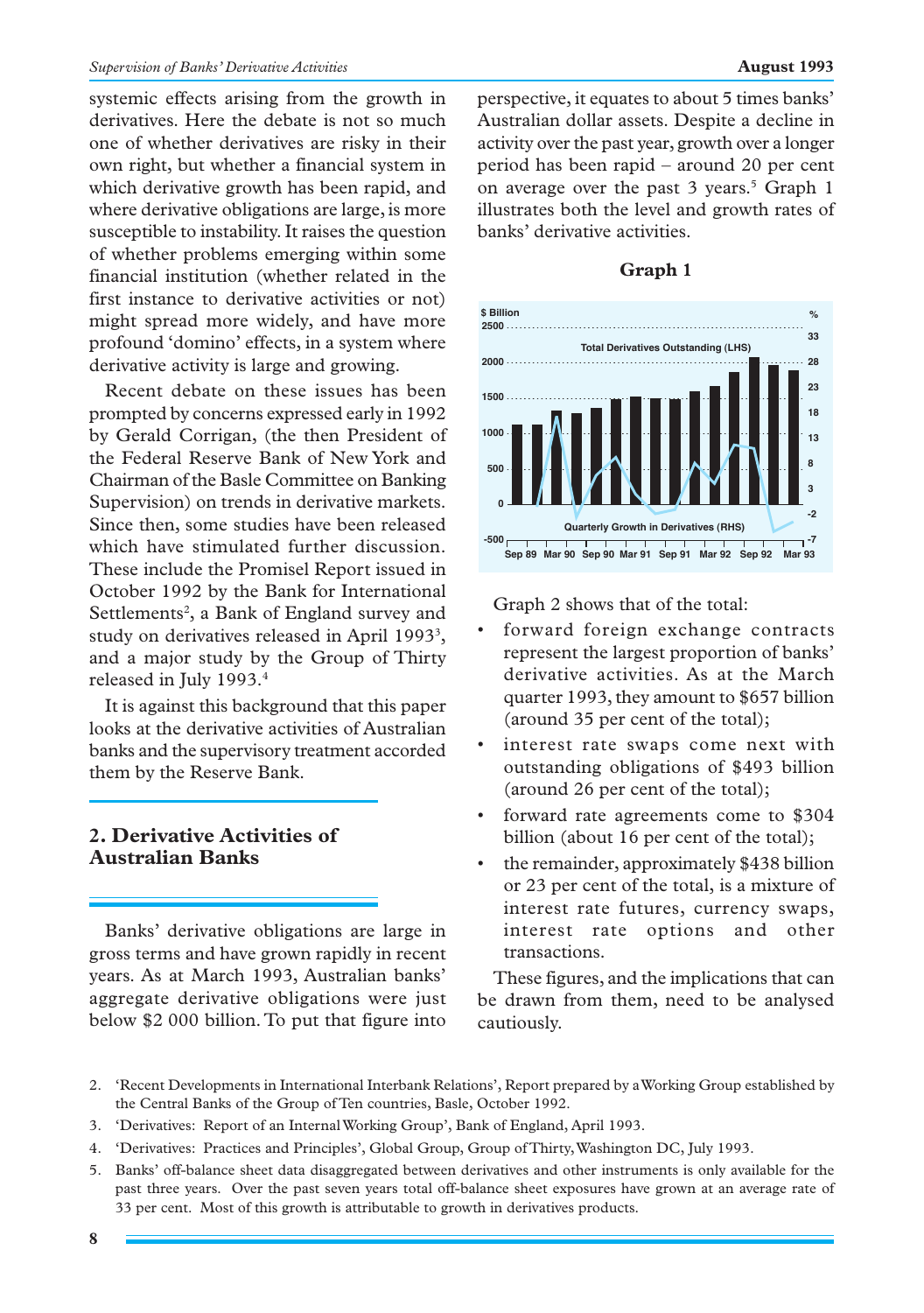

# **Graph 2**

Firstly, the figures quoted are the gross outstanding obligations of banks. In other words, when two banks engage each other as counterparties in a derivative transaction the value of this transaction is counted twice. In the case where transactions involve (as they often do) several counterparties and/or multiple instruments, then they may be counted several times.

Secondly, unlike a traditional loan, the value at risk in a derivative transaction is not accurately represented by the outstanding principal. Usually the true risk is only a fraction of the gross, or nominal contract, amount. This aspect is discussed further in Section 3.

# **3. Risk Assessment, Measurement and Supervisory Treatment**

In assessing and measuring risk on derivatives, it is important to recognise that derivatives are essentially risk managing, not risk creating, instruments. They are used by institutions to 'hedge' or offset other risks incurred by them in their activities. For example, the foreign exchange risk associated with a foreign currency borrowing by a bank can be hedged by a forward foreign exchange contract; the interest rate risk associated with a fixed rate loan, funded by a variable rate deposit, can be hedged by an interest rate swap.

The growth in derivatives over the past decade can be linked directly with volatility in traditional cash and physical markets. This has created a demand by risk-averse institutions for instruments to facilitate the 'transfer' of risks associated with this volatility to those in the financial community more willing to acquire those exposures. Viewed in that light, derivatives can be seen as a means of spreading risk more efficiently.

At the same time, derivatives can also provide leverage to users, enabling them to acquire increasing levels of risk for a relatively low outlay. They can lead to a concentration of risk amongst the major institutions willing to take on risks. It is these features that lead some to argue that, on balance, derivatives have introduced an independent and additional source of risk to institutions and the financial system.

The starting point in assessing these respective positions is an understanding of the risk attached to derivatives and how that risk can be assessed. Whether applied to the most complex of derivatives or to the simplest area of banks' on-balance sheet exposures, risk assessment is essentially a two-step process. The first is to identify the nature of the risk. The second is to quantify that risk in order to provide a measure of potential loss, so that safeguards can be put in place (be they capital standards, limit systems, etc.) to contain potential problems to manageable levels.

A fundamental point, and one most overlooked, is that the nature of risk associated with derivatives is identical to that faced by banks in their traditional areas of activity. The most important are:

- credit risk the risk of counterparty failure;
- market risk the risk arising from changes in market prices; and
- operational risk the risk arising from the absence (or failure) of effective risk management systems and controls within institutions and the sometimes unclear legal and accounting foundation for financial transactions.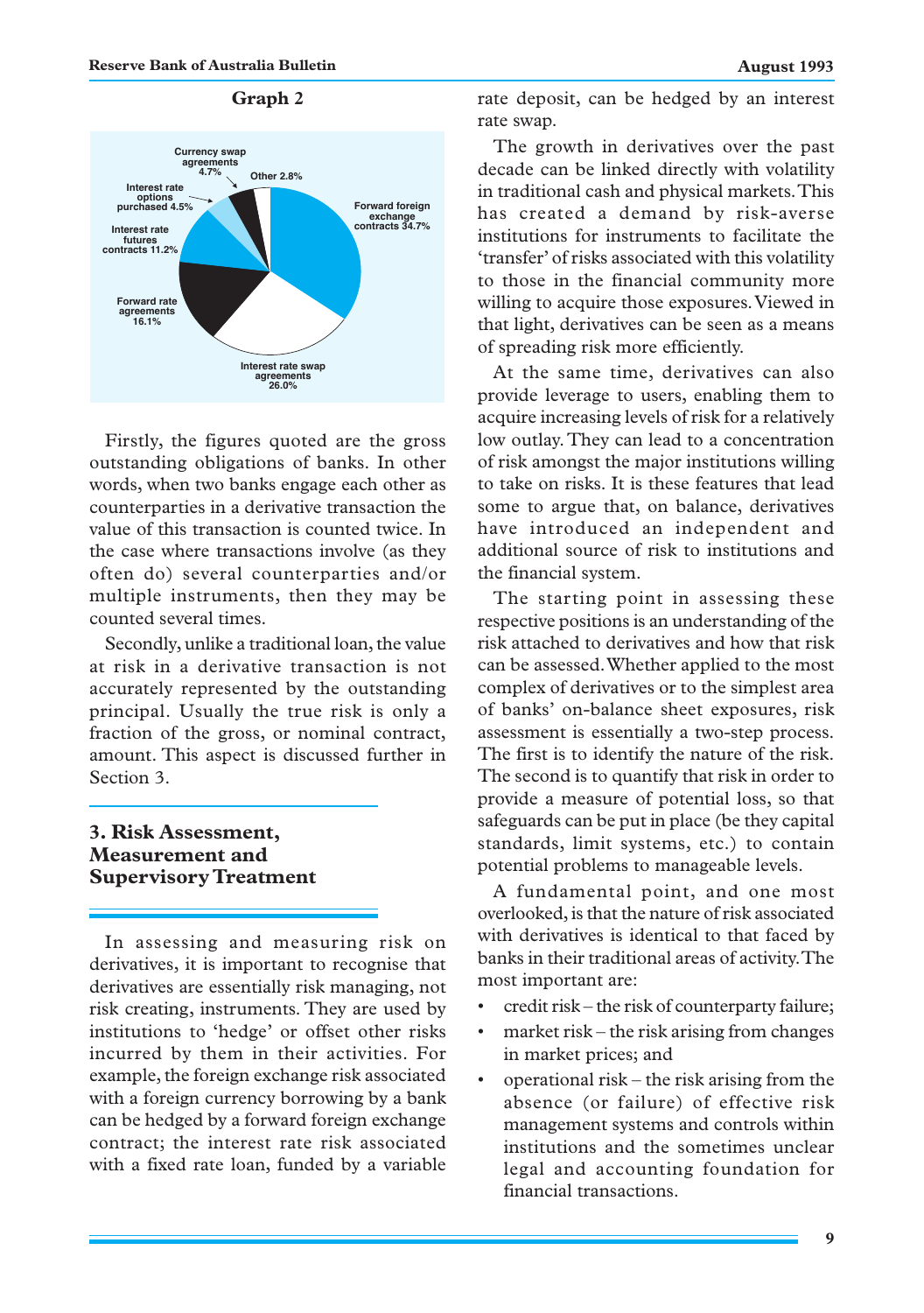#### **Credit Risk**

Credit risk is usually viewed as the single most significant risk to be addressed in relation to derivatives. It is widely accepted that, with the growth in the market, the evaluation of credit risk has also become increasingly complicated over recent years.

However, in principle at least, there is no reason to believe that establishing the probability of counterparty failure is any more difficult when the instrument concerned is a derivative as it is for a traditional loan. The added difficulty is the means by which the value at risk is quantified. In the case of a traditional loan, counterparty failure, should it occur, implies loss of outstanding principle and interest. In the case of derivatives, counterparty failure does not typically involve loss of that magnitude. Rather, the loss is equal to the cost of replacing the defaulting contract in the market. The complexity arises because the cost of replacement is not static but is influenced by market factors.

This can be best demonstrated by example. Where a failed counterparty is the seller of an option, the bank must purchase an equivalent option in the market to restore the original position. The difficulty is that option prices change over time and the price at any point depends on the price of the underlying asset to which it relates. Furthermore, the relationship between option prices and the underlying asset tends to change over time. Complexities of a similar nature arise when other derivatives – futures, forwards, swaps, etc., are involved.

The capital adequacy guidelines address these points by setting out a methodology which translates notional contract values of derivatives into figures more representative of the true risk facing the bank. Capital is then charged against this new amount consistent with the treatment of on-balance sheet items.<sup>6</sup> Using these credit equivalents, derivative exposures of banks can be put currently at around \$50 billion in credit equivalent terms, a figure 40 times less than suggested by the gross figures (and about a seventh of banks on-balance sheets assets).

The appropriateness of this technique relies heavily on the appropriateness of the conversion or translation factors used in these calculations. These, however, tend to vary over time, in response both to economic cycles and to on-going developments in the market. There is, for example, some evidence from the US that just as default rates in traditional banking activities have risen in the past few years, that same trend has been observed for derivatives as well. However, allowing for that, credit risks attached to derivatives remains very small in absolute terms and appears to be well covered by current capital guidelines.

The issue of on-going trends in the market is more difficult to address. While the bulk of bank's derivative activities tend to be at the less complex end of the spectrum, developments have led to increasing degrees of complexity in the type of products available and, quite possibly, increasing degrees of riskiness. This raises the question of the appropriateness of conversion factors, derived from empirical analysis of the market five, six or more years ago (and prior to the introduction of the 1988 Capital Accord) to the market today.

A good deal of work is currently being done within central banks and supervisory authorities world-wide to keep track of new derivative products, and consider the extent to which the conversion factors within the existing capital guidelines are still adequate.

#### **Market Risk**

By their nature, derivatives also carry market risk. Prices of obligations or options to trade assets, or to swap income streams with counterparties, are affected by changes in the market prices of the underlying assets.

However, the market risk is conceptually distinct from the credit risk referred to above even though credit risk is itself influenced by market prices. Credit risk is the risk of incurring losses (ie. the replacement cost rises) when a

<sup>6.</sup> Foreign Exchange contracts with original maturities of 14 days or less and instruments traded on futures and options exchanges that are subject to daily market-to-market and margin payments are excluded from the capital adequacy guidelines.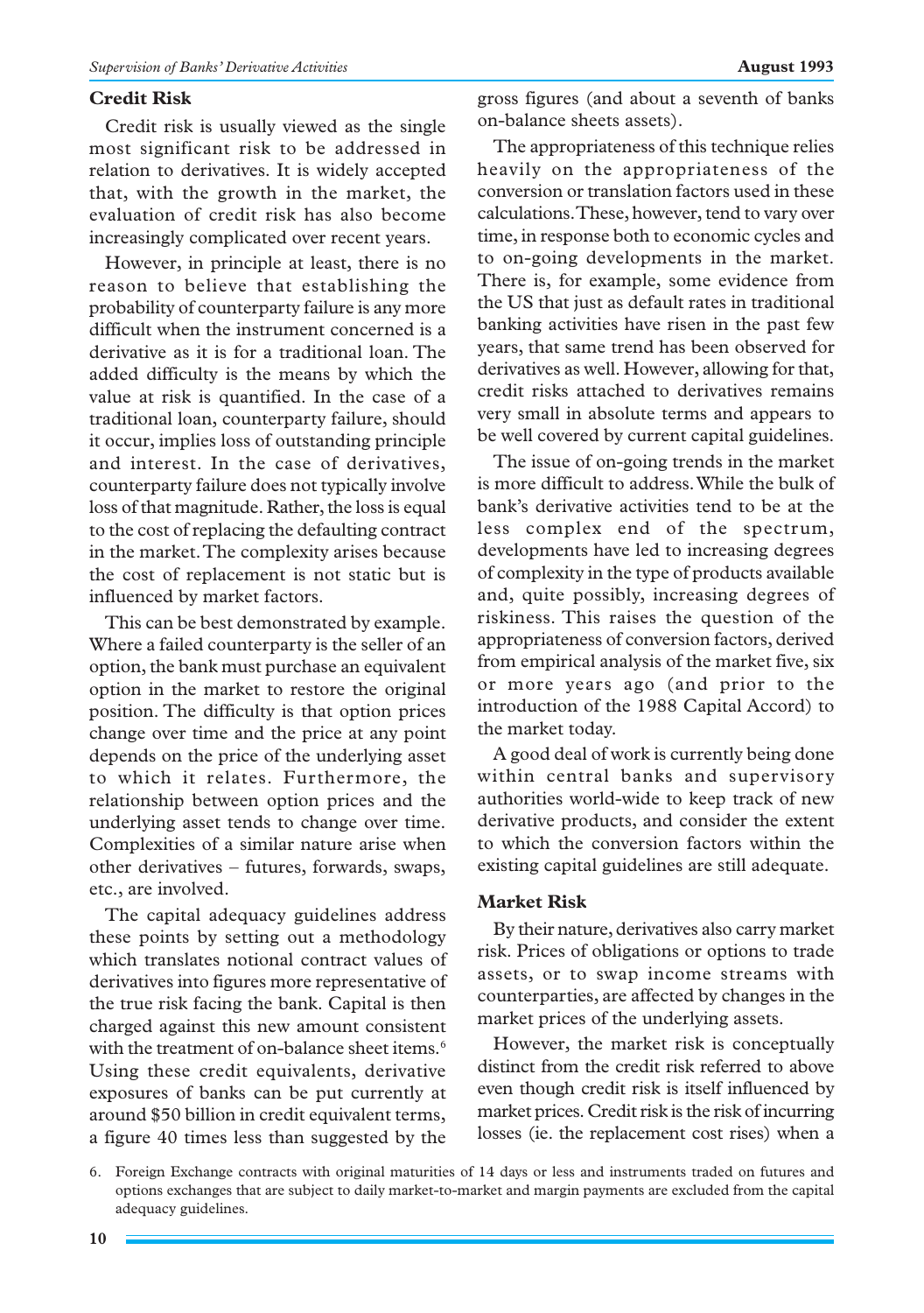counterparty defaults. It arises even when a bank has completely hedged against movements in prices. Market risk, on the other hand, arises when the bank holds an 'open' position; that is, when it is less than fully hedged.

Consider a bank which has contracted to exchange fixed rate payments for payments associated with a floating rate instrument. The value of the swap fluctuates with market interest rates. If the counterparty subsequently defaults, the bank loses any profits that may have built up on the swap. This is credit risk. But there is also a risk that these profits might evaporate (or become losses) when market interest rates change. This is market risk.

Supervisors seek to address market risks attached to derivatives in a variety of ways (by discussions with banks on risk management systems, analysis of individual products, etc). However, it is the case the current capital adequacy guidelines do not explicitly take into account market risks, whether on- or off-balance sheet. The proposed market risk standards which have been developed by the Basle Committee and released recently to the market for comment, extends the existing capital adequacy framework to incorporate risks generated by banks' in their marketrelated activities.

The Basle Committee intends to collect comments on its market risk proposals by end 1993 and review them in the light of those responses. Firm proposals will emerge from the Committee after the process is complete.

#### **Operations Risk**

Despite the technical problems in measuring risks in derivatives, the main problems experienced overseas have come about as a result of the absence of basic internal controls. A key characteristic of derivatives is that they are traded contracts. Management of derivatives must, therefore, address issues similar to those arising from the trading of more simple products, such as bank bills. Issues here include the proper separation of the trading room from administrative areas to prevent fraud, ensuring compliance with limits set by management and secure settlement systems. Complex risk reports have to be generated by computer and absorbed by management.

Derivative products, particularly options and the more complex contracts, are valued using theoretical, mathematical models. Similarly, hedging and trading strategies are based on such models. The appropriateness of such models (and the effectiveness of any risk management strategy based on them) depends on the validity of the assumptions behind the models. The most basic of these assumptions is that history is the best guide to the future and that demonstrated price volatility is the best estimate of future volatility. This, of course, is not always the case. Such problems require banks' management to not only have a good understanding of the risk measures used in derivatives trading, but also the limitations of those measures.

The Reserve Bank encourages banks to ensure that they have developed systems to address these risks. For example, where banks have sought to deal in foreign exchange options, the Bank has been at some pains to ensure banks are conscious of the risks involved and have appropriate expertise (both personal and systems) to deal with them.

Supervisory arrangements put in place in 1986 concerning the duties of banks external auditors, also place on them a responsibility to assess and report on systems and controls within banks', including those covering derivatives.

### **4. Systemic or macro issues**

Here the focus of the debate centres on the implications of the growth in derivatives for system stability. The issues of concern include:

• *Increased Linkages* – financial deregulation, progress in computer technology and the development of financial instruments (including derivatives) have strengthened linkages within domestic and international financial markets. By many measures, these developments have been positive. Quoting the recent BIS paper: